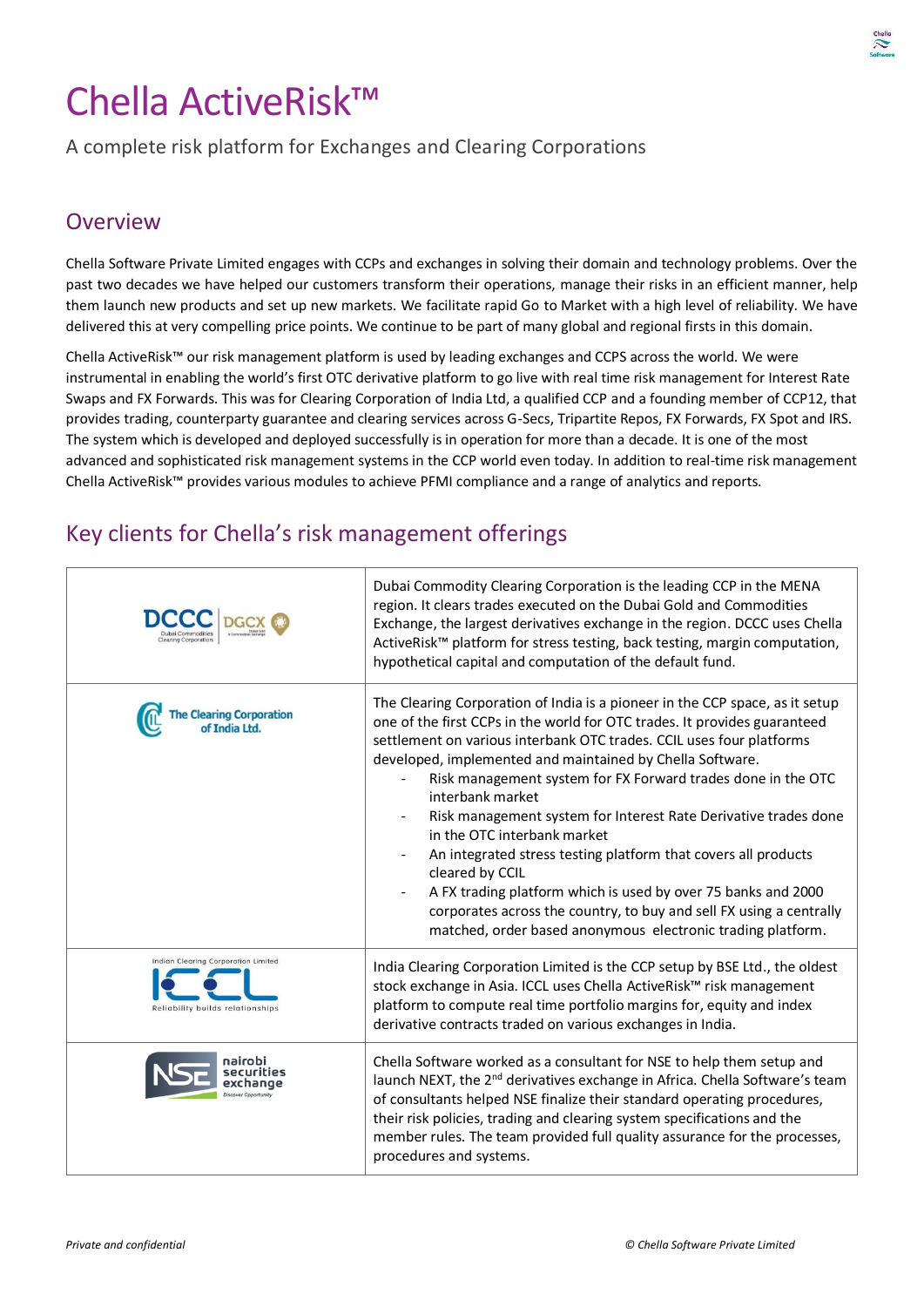# Modules and features of Chella ActiveRisk™

| Stress test is to simulate open position against forward-<br>looking (hypothetical) scenarios or historical scenario thereby<br>evaluating the notional MTM losses generated through stress<br>simulation against the CCP's default fund. This stress test<br>evaluates the robustness of the CCP.<br>As per EMIR Section 6 Article 57 states: "A CCP shall conduct<br>reverse stress tests which are designed to identify under<br>which market conditions the combination of its margin,<br>default fund and other financial resources may provide<br>insufficient coverage of credit exposures and for which its<br>liquid financial resources may be insufficient"<br>A reverse stress test will identify scenarios where the CCP's<br>notional MTM based on a specific scenario shall use all<br>available CCP resources including Margin, Default fund and<br>other financial resources such as overdraft. | <b>Stress testing and</b><br>reverse stress testing                                                                                                                                                                                                                                                                                                                                                                                                                                                                                 |
|------------------------------------------------------------------------------------------------------------------------------------------------------------------------------------------------------------------------------------------------------------------------------------------------------------------------------------------------------------------------------------------------------------------------------------------------------------------------------------------------------------------------------------------------------------------------------------------------------------------------------------------------------------------------------------------------------------------------------------------------------------------------------------------------------------------------------------------------------------------------------------------------------------------|-------------------------------------------------------------------------------------------------------------------------------------------------------------------------------------------------------------------------------------------------------------------------------------------------------------------------------------------------------------------------------------------------------------------------------------------------------------------------------------------------------------------------------------|
| Real time portfolio<br><b>AN</b><br>margining                                                                                                                                                                                                                                                                                                                                                                                                                                                                                                                                                                                                                                                                                                                                                                                                                                                                    | The online risk management engine computes portfolio<br>based margins both on a pre-trade and post-trade basis<br>for a wide range of financial products and derivatives. It<br>can be used for both exchange traded and OTC products.<br>It supports the SPAN® portfolio margining method<br>provided by CME and also provided proprietary VaR<br>based portfolio margining methods.<br>It is a high speed system with very low latency. It is used<br>by large CCPs for realtime portfolio margining for<br>complex asset classes |
| Chella ActiveRisk <sup>™</sup> provides for generation of initial margins<br>and collateral hair cut using the VaR methodology. It is a<br>parameterized system that allows for selecting the time<br>period as the input for the computation of VaR. Historical<br>VaR, Hybrid VaR and Monte Carlo VaR are supported by the<br>system.<br>The following are computed<br>Initial margin<br>1.<br>Collateral haircut<br>2.<br>3.<br>Inter commodity spread credit<br>Intra commodity spread charge<br>4.                                                                                                                                                                                                                                                                                                                                                                                                          | <b>Initial Margin</b><br>computation                                                                                                                                                                                                                                                                                                                                                                                                                                                                                                |
| <b>Back testing</b><br>module                                                                                                                                                                                                                                                                                                                                                                                                                                                                                                                                                                                                                                                                                                                                                                                                                                                                                    | Chella ActiveRisk <sup>™</sup> provides CCPS the ability to backtest<br>the margins and haricut percentages and determine if<br>they are adequate to cover MTM losses over the<br>liquidtion period. Backtesting is broadly divided in 4<br>categories viz;<br>Margins<br>i)<br>Collateral haircut<br>ii)<br>Inter-commodity spread credits<br>iii)<br>Intra-commodity spread charge<br>iv)                                                                                                                                         |